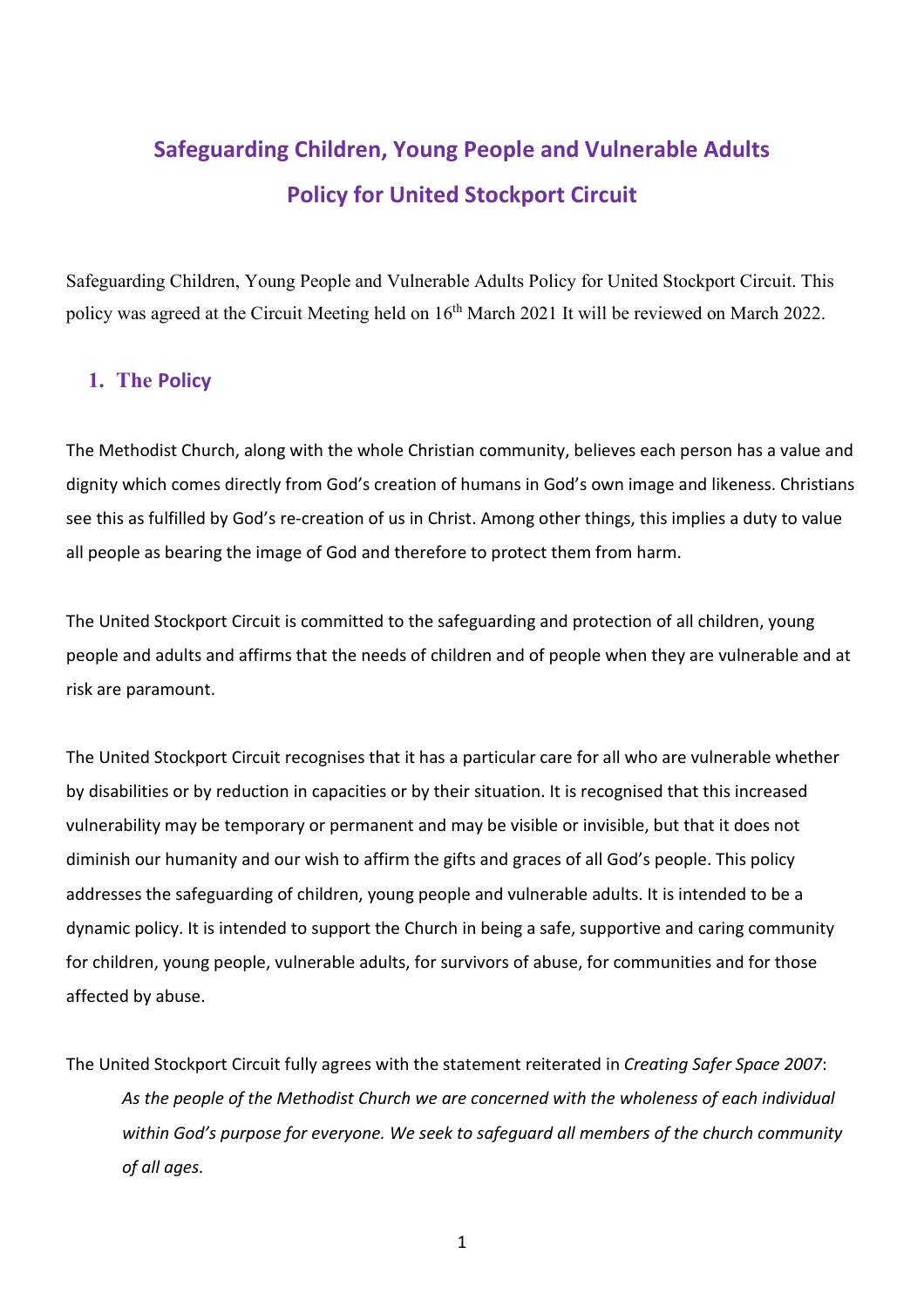The United Stockport Circuit recognises the serious issue of the abuse of children and vulnerable adults and recognises that this may take the form of physical, emotional, sexual, financial, spiritual, discriminatory, domestic or institutional abuse or neglect, abuse using social media, child sexual exploitation or human trafficking (slavery). It acknowledges the effects these may have on people and their development, including spiritual and religious development. It accepts its responsibility for ensuring that all people are safe in its care and that their dignity and right to be heard is maintained. It accepts its responsibility to support, listen to and work for healing with survivors, offenders, communities and those who care about them. It takes seriously the issues of promotion of welfare so that each of us can reach our full potential in God's grace.

#### The United Stockport Circuit commits itself to:

1. **RESPOND** without delay to any allegation or cause for concern that a child or vulnerable adult may have been harmed, whether in the Church or in another context. It commits itself to challenge the abuse of power of anyone in a position of trust. It commits itself to providing informed pastoral care to those in need, including the supervision of those who have committed criminal offences.

**2. IMPLEMENT** the Methodist Church Safeguarding Policy, Procedures and Guidance, government legislation and guidance to achieve safe practice in the circuit and in the churches. 3. The **PROVISION** of support, advice and training for lay and ordained people that will ensure people are clear and confident about their roles and responsibilities in safeguarding and promoting the welfare of children and adults who may be vulnerable.

**4. AFFIRM** and give thanks for the work of those who are workers with children and vulnerable adults and acknowledge the shared responsibility of us all for safeguarding children, young people and vulnerable adults on our premises.

#### **2. Purpose**

The purpose of this safeguarding policy is to ensure that procedures are in place and people are clear about roles and responsibilities for children and vulnerable adults in our care and using our premises. It is to be read in conjunction with the Methodist Church Safeguarding Policy, Procedures and Guidance (2020). The full implementation of these policies should ensure that:

2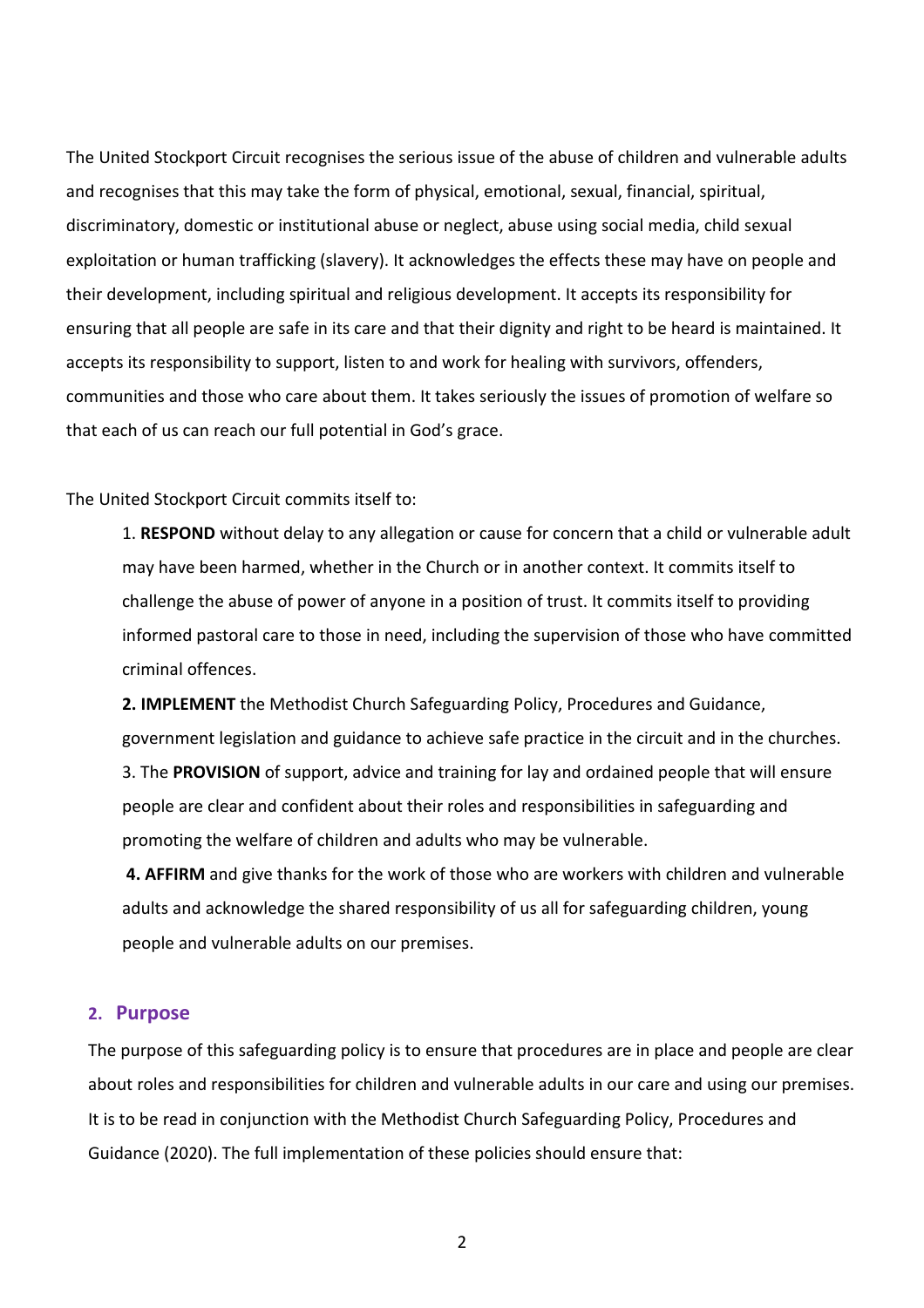- The Church (and all associated activities) is a safer place for everyone.
- Communities we serve have confidence that children and vulnerable adults are as safe as possible and that their wellbeing is enhanced in the life of the Church.
- People in the church are alert to unsafe practices and are able to challenge them.
- Office holders are safely recruited, trained for their roles and are accountable for their activities.
- People who have experienced abuse are accepted, empowered and supported in maintaining control over their lives and making informed choices without coercion.
- People who abuse are held accountable to the law and the risk they pose is managed while they are supported and challenged to address their motivations and behaviour.

## **3.Roles and Responsibilities**

#### 3.1. Circuit Meeting

It is the responsibility of each Circuit Meeting to appoint a Circuit Safeguarding Officer and there should be no gaps in this crucial provision. It is not appropriate for a minister in pastoral charge or circuit superintendent to fill any gap, because of the potential conflict of roles *but an individual safeguarding*  officer may cover the role in more than one location. The role will usually be undertaken on a voluntary basis, although expenses should be met. Ultimate responsibility for safeguarding within the circuit lies with the Circuit Meeting. *The circuit safeguarding officer should be a member of the Circuit Meeting or have the right to attend at least annually to report on implementation of the safeguarding policy. Where an individual holds the role in more than one location, they must be able to cover the activities identified in the relevant role outline and be facilitated to attend meetings to report on safeguarding in each location.*

The United Stockport Circuit appoints Hugh McLaughlin as Circuit Safeguarding Officer (Adults and Children) and supports him in their role.

The circuit meeting holds the following responsibilities, which may be delegated to the Circuit Safeguarding Officer, if appropriate:

- 1. Support and advice to the circuit superintendent and the circuit stewards regarding
	- 3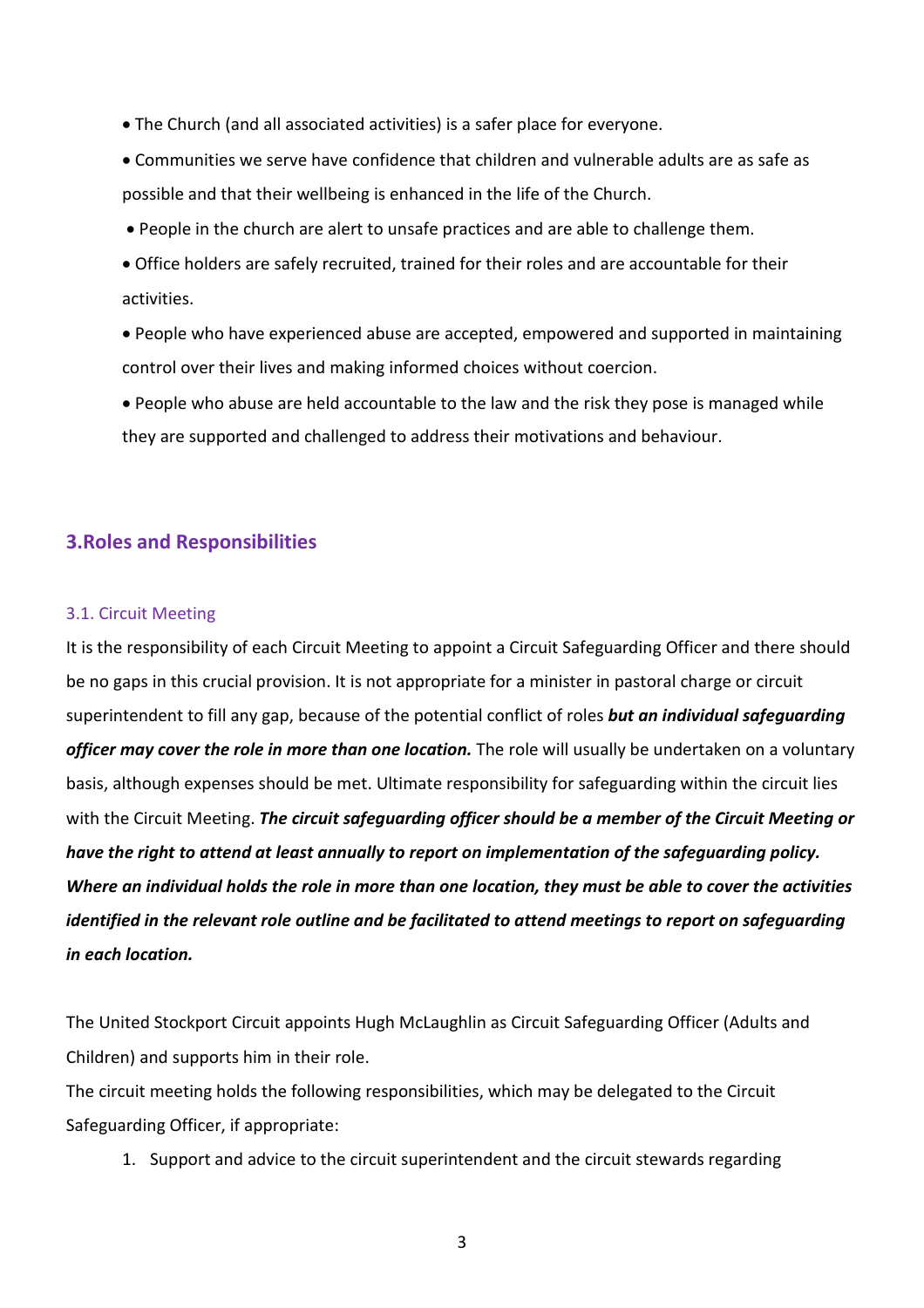safeguarding matters.

- 2. With the support of the circuit superintendent, prompt recording and reporting of any safeguarding concerns of which they are made aware. This will include appropriate referral to statutory agencies and DSOs, as required by Methodist Church Safeguarding Policy, Procedures and Guidance.
- 3. Making appropriate arrangements for the secure storage, retention and appropriate sharing of safeguarding information held by the circuit.
- 4. Promoting the safety and well-being of all children and vulnerable adults within the circuit.
- 5. Presenting a report to each circuit meeting about safeguarding events (noting the need for confidentiality regarding specific cases) and reminding relevant parties (where necessary) that safeguarding should be a standing item on the Circuit Meeting agenda.
- 6. Receiving and reviewing church risk assessments and training schedules for each church in the circuit and sharing with the circuit meeting annually.
- 7. Attending the circuit staff meeting as necessary to discuss concerns brought to their attention.
- 8. Liaising with individual church safeguarding officers to offer guidance and check they are complying with Methodist Church Safeguarding Policies, Procedures and Guidance. This should include at least one annual meeting.
- 9. Working with the superintendent minister, ministers and the DSO regarding safeguarding concerns.
- 10. Attending and active participation at safeguarding training, district safeguarding events and meetings.
- 11. Work with local ecumenical partners and their safeguarding representatives.
- 12. Reviewing safeguarding policies for each church in the circuit prior to presentation to the Circuit Meeting.
- 13. Supporting the circuit superintendent with the annual review of the circuit safeguarding policy and sending a copy to the DSO.
- 14. Maintaining of a record of all people within the circuit who have received Foundation Module, Foundation Refresher Module (prior to 2020), together with dates of attendance
- 15. Ensuring that training is offered to those working with children and vulnerable adults, holding an office of responsibility, or are in other applicable roles as defined in Appendix III of the Methodist Church Safeguarding Policy, Procedures and Guidance.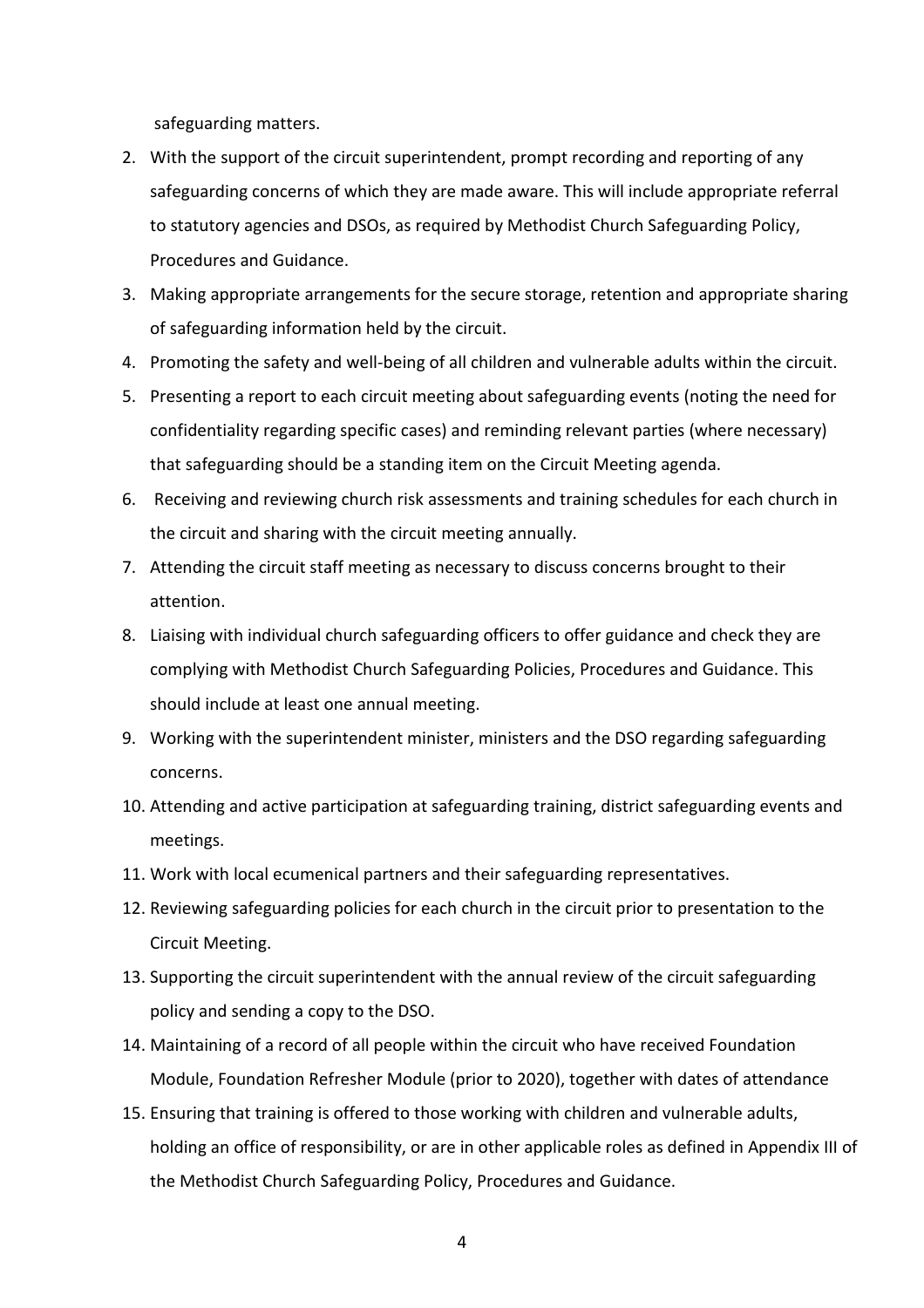- 16. Overseeing timely delivery of appropriate training, in liaison with the Church Safeguarding Officers and accredited Circuit Trainers.
- 17. Advising all churches in the circuit of the requirement to adopt a safer recruitment policy and to carry out required procedures when appointing staff or volunteers
- 18. DBS verification on behalf of the circuit.
- 19. Retaining records of names of those at circuit level who have DBS checks.
- 20. Providing reminders to church safeguarding officers about the need to apply or reapply for checks in accordance with the Methodist Church policy (for updates, the period is currently every five years).
- 21. Assisting the DSO with setting up Monitoring and Support Groups for those subject to safeguarding contracts and reminding the chairs of groups when reviews are due.
- 22. Maintaining a directory of useful names and contact details.

Where a circuit safeguarding officer carries out the above activities, there is a requirement for supervisory oversight, which will be arranged by the superintendent minister and carried out by them or a nominated substitute. Records of oversight meetings will be signed and agreed. Supervision will include consideration of wellbeing and discussions of the areas of activity included within the role on a regular basis.

#### 3.2. Superintendent Minister

- 1. Ensure that all churches have appropriate and up-to-date safeguarding policies in place.
- 2. Support those in pastoral charge in exercising responsibility for the implementation of Safeguarding policy and practice.
- 3. Ensure the provision of pastoral support for those involved in issues of abuse and in the management of those who present a safeguarding risk.
- 4. Ensure that training opportunities are in place for all workers with children, vulnerable adults, for staff of the circuit and for members of the local churches in the circuit, in accordance with Appendix III of the Methodist Church Safeguarding Policy, Procedures and Guidance.
- 5. Ensure that the Circuit Meeting appoints a circuit safeguarding officer/s and that the details of each person are passed to the district office.
- 6. Ensure that the Circuit Meeting reviews this policy annually.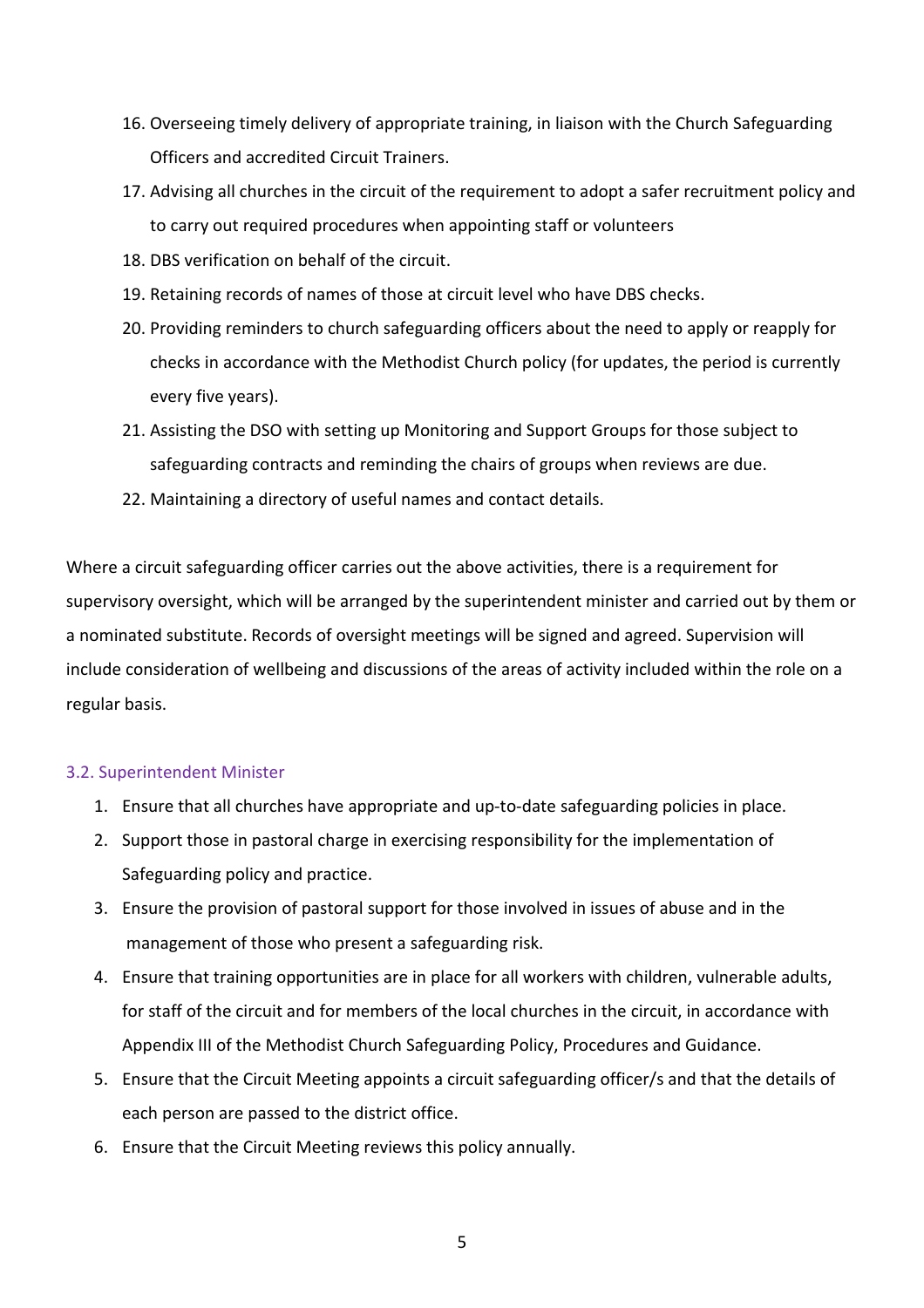7. Support the circuit safeguarding officer (Adults) and the circuit safeguarding officer (Children) in their work, providing access to resources to enable them to fulfil their functions.

#### Circuit stewards

The circuit stewards must ensure that agreed procedures are in place for circuit and ecumenical events that involve children or vulnerable adults.

## Procedures for circuit events involving children, young people or vulnerable adults

It is essential that circuit events that involve children or vulnerable adults do not slip through the net because they are not owned by one church. Circuit events must be notified to the DSO prior to final agreement with the event organiser to ensure that all permissions, risk assessments and good practice guidelines are in place.

## Responsibility for those planning and leading the event

All those involved in leading and running the event must be aware of the procedure. The event should have been planned effectively and attention given to the following issues:

- 1. Risk assessment and suitability of the activity and the premises
- 2. The appointment of a team to take charge of the event, including safeguarding and first aid personnel (particular health or ability needs should be taken into account)
- 3. Numbers of children, young people or vulnerable adults involved
- 4. Transportation following good practice guidelines.

This information is to be sent to the DSO for approval PRIOR to the event being agreed.

#### Key concepts and definitions

- i) A child is anyone who has not yet reached their eighteenth birthday. The fact that a child has reached 16 years of age, is living independently or is in further education, a member of the armed forces, in hospital or in custody in the secure estate, does not change his/her status or entitlements to services or protection.
- ii) Vulnerable adults: any adult aged 18 or over who, due to disability, mental function, age or illness or traumatic circumstances, may not be able to take care or protect themselves.